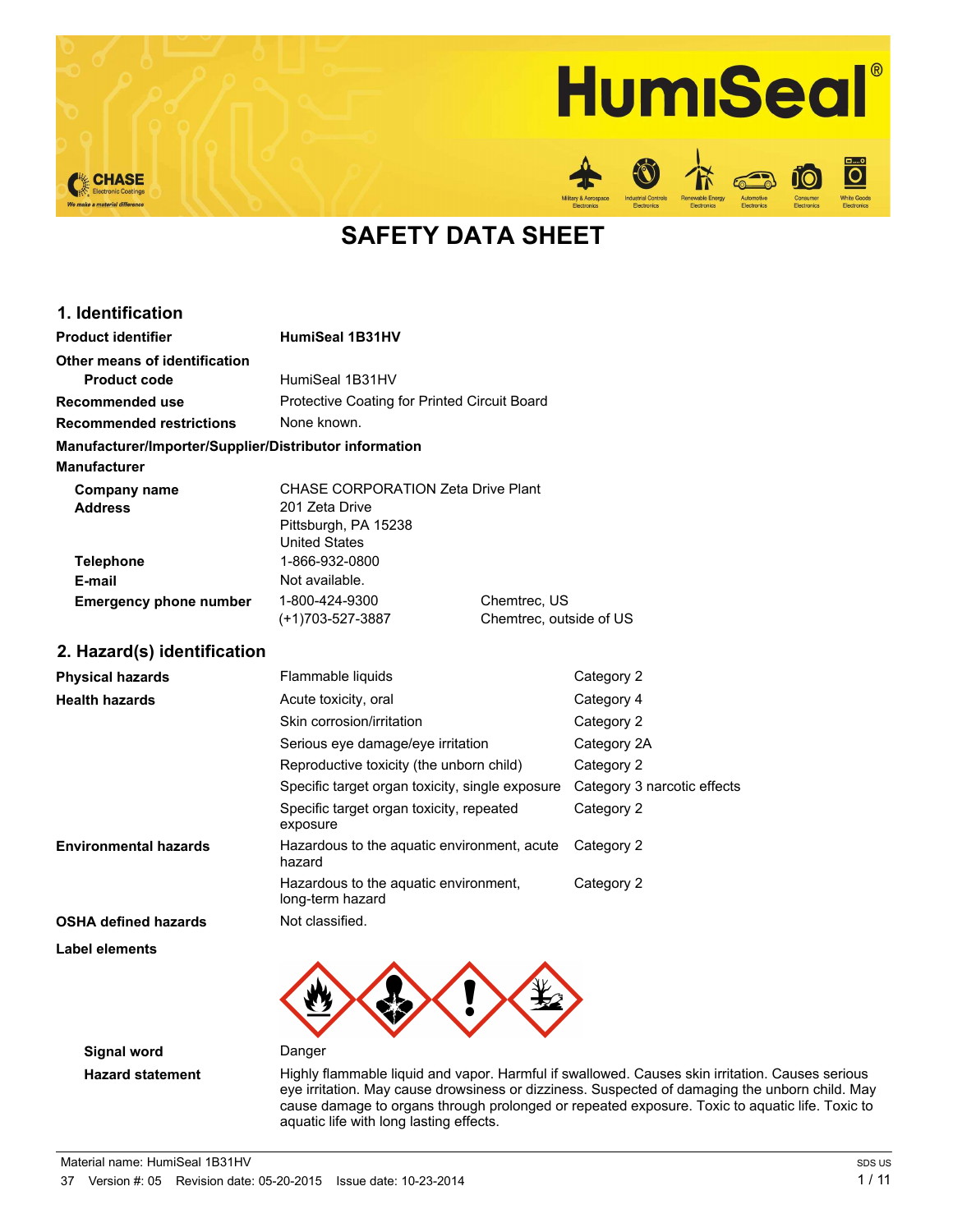| <b>Precautionary statement</b>               |                                                                                                                                                                                                                                                                                                                                                                                                                                                                                                                                                                                                                                                                                                                                                                                                              |
|----------------------------------------------|--------------------------------------------------------------------------------------------------------------------------------------------------------------------------------------------------------------------------------------------------------------------------------------------------------------------------------------------------------------------------------------------------------------------------------------------------------------------------------------------------------------------------------------------------------------------------------------------------------------------------------------------------------------------------------------------------------------------------------------------------------------------------------------------------------------|
| <b>Prevention</b>                            | Obtain special instructions before use. Do not handle until all safety precautions have been read<br>and understood. Keep away from heat/sparks/open flames/hot surfaces. - No smoking. Keep<br>container tightly closed. Ground/bond container and receiving equipment. Use explosion-proof<br>electrical/ventilating/lighting equipment. Use only non-sparking tools. Take precautionary<br>measures against static discharge. Do not breathe mist or vapor. Wash thoroughly after handling.<br>Do not eat, drink or smoke when using this product. Use only outdoors or in a well-ventilated area.<br>Avoid release to the environment. Wear protective gloves/protective clothing/eye protection/face<br>protection.                                                                                     |
| <b>Response</b>                              | If swallowed: Call a poison center/doctor if you feel unwell. If on skin (or hair): Take off<br>immediately all contaminated clothing. Rinse skin with water/shower. If inhaled: Remove person<br>to fresh air and keep comfortable for breathing. If in eyes: Rinse cautiously with water for several<br>minutes. Remove contact lenses, if present and easy to do. Continue rinsing. If exposed or<br>concerned: Get medical advice/attention. Call a poison center/doctor if you feel unwell. Specific<br>treatment (see this label). Rinse mouth. If skin irritation occurs: Get medical advice/attention. If<br>eye irritation persists: Get medical advice/attention. Take off contaminated clothing and wash<br>before reuse. In case of fire: Use appropriate media to extinguish. Collect spillage. |
| <b>Storage</b>                               | Store in a well-ventilated place. Keep container tightly closed. Store in a well-ventilated place.<br>Keep cool. Store locked up.                                                                                                                                                                                                                                                                                                                                                                                                                                                                                                                                                                                                                                                                            |
| <b>Disposal</b>                              | Dispose of contents/container in accordance with local/regional/national/international regulations.                                                                                                                                                                                                                                                                                                                                                                                                                                                                                                                                                                                                                                                                                                          |
| Hazard(s) not otherwise<br>classified (HNOC) | Static accumulating flammable liquid can become electrostatically charged even in bonded and<br>grounded equipment. Sparks may ignite liquid and vapor. May cause flash fire or explosion.                                                                                                                                                                                                                                                                                                                                                                                                                                                                                                                                                                                                                   |
| <b>Supplemental information</b>              | 41.57% of the mixture consists of component(s) of unknown acute oral toxicity. 58.53% of the<br>mixture consists of component(s) of unknown acute hazards to the aquatic environment. 58.53%<br>of the mixture consists of component(s) of unknown long-term hazards to the aquatic<br>environment.                                                                                                                                                                                                                                                                                                                                                                                                                                                                                                          |

## **3. Composition/information on ingredients**

| Mixture: |  |
|----------|--|
|----------|--|

| <b>Chemical name</b>                     | Common name and synonyms | <b>CAS number</b> | %          |
|------------------------------------------|--------------------------|-------------------|------------|
| Toluene                                  |                          | 108-88-3          | $40 - 50$  |
| METHYL ETHYL KETONE                      |                          | 78-93-3           | $10 - 520$ |
| Other components below reportable levels |                          |                   | $40 - 50$  |

\*Designates that a specific chemical identity and/or percentage of composition has been withheld as a trade secret.

## **4. First-aid measures**

| <b>Inhalation</b>                                                            | Remove victim to fresh air and keep at rest in a position comfortable for breathing. Call a POISON<br>CENTER or doctor/physician if you feel unwell.                                                                                                                                                                                                                                                           |
|------------------------------------------------------------------------------|----------------------------------------------------------------------------------------------------------------------------------------------------------------------------------------------------------------------------------------------------------------------------------------------------------------------------------------------------------------------------------------------------------------|
| <b>Skin contact</b>                                                          | Take off immediately all contaminated clothing. Rinse skin with water/shower. If skin irritation<br>occurs: Get medical advice/attention. Wash contaminated clothing before reuse.                                                                                                                                                                                                                             |
| Eye contact                                                                  | Immediately flush eyes with plenty of water for at least 15 minutes. Remove contact lenses, if<br>present and easy to do. Continue rinsing. Get medical attention if irritation develops and persists.                                                                                                                                                                                                         |
| Ingestion                                                                    | Rinse mouth. If vomiting occurs, keep head low so that stomach content doesn't get into the lungs.<br>Get medical advice/attention if you feel unwell.                                                                                                                                                                                                                                                         |
| <b>Most important</b><br>symptoms/effects, acute and<br>delayed              | May cause drowsiness and dizziness. Headache. Nausea, vomiting. Irritation of nose and throat.<br>Severe eye irritation. Symptoms may include stinging, tearing, redness, swelling, and blurred<br>vision. Skin irritation. May cause redness and pain. Prolonged exposure may cause chronic<br>effects.                                                                                                       |
| Indication of immediate<br>medical attention and special<br>treatment needed | Provide general supportive measures and treat symptomatically. Thermal burns: Flush with water<br>immediately. While flushing, remove clothes which do not adhere to affected area. Call an<br>ambulance. Continue flushing during transport to hospital. Keep victim warm. Keep victim under<br>observation. Symptoms may be delayed.                                                                         |
| <b>General information</b>                                                   | Take off all contaminated clothing immediately. IF exposed or concerned: Get medical<br>advice/attention. If you feel unwell, seek medical advice (show the label where possible). Ensure<br>that medical personnel are aware of the material(s) involved, and take precautions to protect<br>themselves. Show this safety data sheet to the doctor in attendance. Wash contaminated clothing<br>before reuse. |
| 5 Fire-finhting measures                                                     |                                                                                                                                                                                                                                                                                                                                                                                                                |

## **5. Fire-fighting measures**

| Suitable extinguishing media | Water fog. Foam. Carbon dioxide (CO2). Dry chemical powder, carbon dioxide, sand or earth may |
|------------------------------|-----------------------------------------------------------------------------------------------|
|                              | be used for small fires only.                                                                 |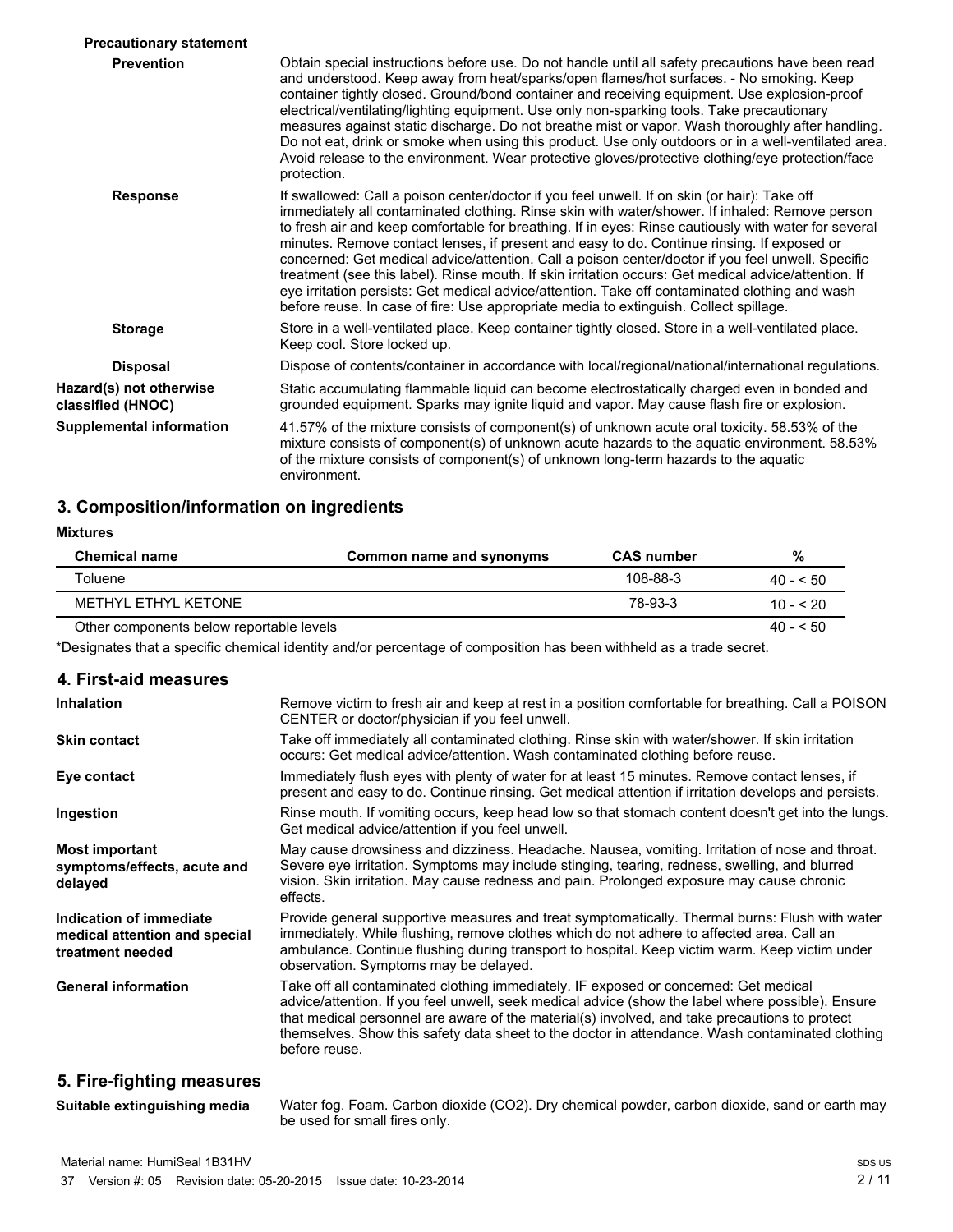| Unsuitable extinguishing<br>media                                | Do not use water jet as an extinguisher, as this will spread the fire.                                                                                                                                                                                                                                                                                                                                                                                                                                                                                                                                                                                                                                                                                      |
|------------------------------------------------------------------|-------------------------------------------------------------------------------------------------------------------------------------------------------------------------------------------------------------------------------------------------------------------------------------------------------------------------------------------------------------------------------------------------------------------------------------------------------------------------------------------------------------------------------------------------------------------------------------------------------------------------------------------------------------------------------------------------------------------------------------------------------------|
| Specific hazards arising from<br>the chemical                    | Vapors may form explosive mixtures with air. Vapors may travel considerable distance to a source<br>of ignition and flash back. This product is a poor conductor of electricity and can become<br>electrostatically charged. If sufficient charge is accumulated, ignition of flammable mixtures can<br>occur. To reduce potential for static discharge, use proper bonding and grounding procedures.<br>This liquid may accumulate static electricity when filling properly grounded containers. Static<br>electricity accumulation may be significantly increased by the presence of small quantities of water<br>or other contaminants. Material will float and may ignite on surface of water. During fire, gases<br>hazardous to health may be formed. |
| Special protective equipment<br>and precautions for firefighters | Self-contained breathing apparatus and full protective clothing must be worn in case of fire.                                                                                                                                                                                                                                                                                                                                                                                                                                                                                                                                                                                                                                                               |
| <b>Fire-fighting</b><br>equipment/instructions                   | In case of fire and/or explosion do not breathe fumes. Move containers from fire area if you can do<br>so without risk.                                                                                                                                                                                                                                                                                                                                                                                                                                                                                                                                                                                                                                     |
| <b>Specific methods</b>                                          | Use standard firefighting procedures and consider the hazards of other involved materials.                                                                                                                                                                                                                                                                                                                                                                                                                                                                                                                                                                                                                                                                  |
| <b>General fire hazards</b>                                      | Highly flammable liquid and vapor.                                                                                                                                                                                                                                                                                                                                                                                                                                                                                                                                                                                                                                                                                                                          |

# **6. Accidental release measures**

| <b>Personal precautions,</b><br>protective equipment and<br>emergency procedures | Keep unnecessary personnel away. Keep people away from and upwind of spill/leak. Keep out of<br>low areas. Eliminate all ignition sources (no smoking, flares, sparks, or flames in immediate area).<br>Wear appropriate protective equipment and clothing during clean-up. Do not breathe mist or vapor.<br>Do not touch damaged containers or spilled material unless wearing appropriate protective<br>clothing. Ventilate closed spaces before entering them. Use appropriate containment to avoid<br>environmental contamination. Transfer by mechanical means such as vacuum truck to a salvage<br>tank or other suitable container for recovery or safe disposal. Local authorities should be advised if<br>significant spillages cannot be contained. For personal protection, see section 8 of the SDS. |
|----------------------------------------------------------------------------------|------------------------------------------------------------------------------------------------------------------------------------------------------------------------------------------------------------------------------------------------------------------------------------------------------------------------------------------------------------------------------------------------------------------------------------------------------------------------------------------------------------------------------------------------------------------------------------------------------------------------------------------------------------------------------------------------------------------------------------------------------------------------------------------------------------------|
| <b>Methods and materials for</b><br>containment and cleaning up                  | Eliminate all ignition sources (no smoking, flares, sparks, or flames in immediate area). Take<br>precautionary measures against static discharge. Use only non-sparking tools. Keep combustibles<br>(wood, paper, oil, etc.) away from spilled material. This product is miscible in water.                                                                                                                                                                                                                                                                                                                                                                                                                                                                                                                     |
|                                                                                  | Large Spills: Stop the flow of material, if this is without risk. Dike the spilled material, where this is<br>possible. Cover with plastic sheet to prevent spreading. Use a non-combustible material like<br>vermiculite, sand or earth to soak up the product and place into a container for later disposal.<br>Prevent entry into waterways, sewer, basements or confined areas. Following product recovery,<br>flush area with water.                                                                                                                                                                                                                                                                                                                                                                        |
|                                                                                  | Small Spills: Absorb with earth, sand or other non-combustible material and transfer to containers<br>for later disposal. Clean surface thoroughly to remove residual contamination.                                                                                                                                                                                                                                                                                                                                                                                                                                                                                                                                                                                                                             |
|                                                                                  | Never return spills to original containers for re-use. For waste disposal, see section 13 of the SDS.                                                                                                                                                                                                                                                                                                                                                                                                                                                                                                                                                                                                                                                                                                            |
| <b>Environmental precautions</b>                                                 | Avoid release to the environment. Contact local authorities in case of spillage to drain/aquatic<br>environment. Prevent further leakage or spillage if safe to do so. Do not contaminate water. Avoid<br>discharge into drains, water courses or onto the ground. Use appropriate containment to avoid<br>environmental contamination.                                                                                                                                                                                                                                                                                                                                                                                                                                                                          |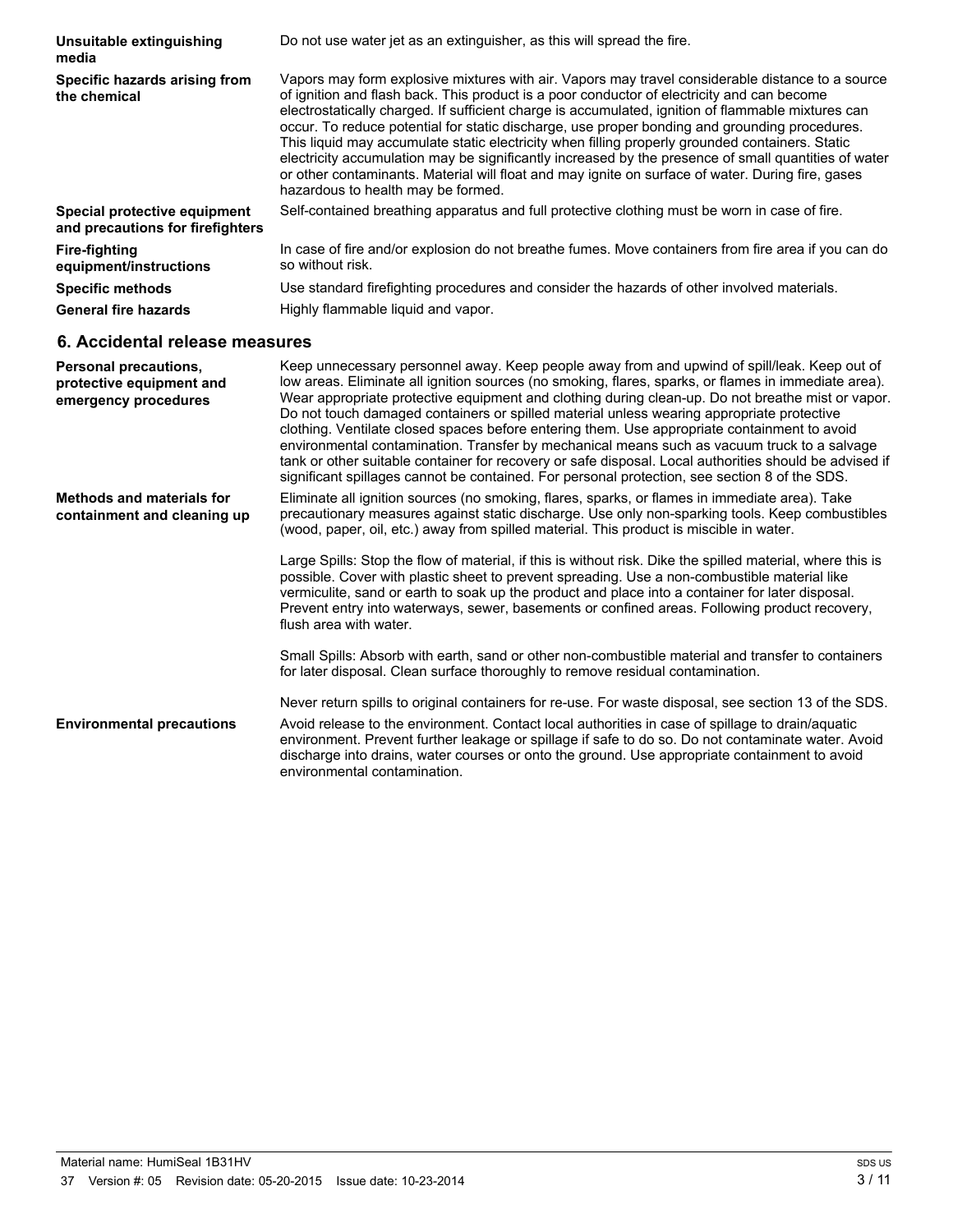## **7. Handling and storage**

| Precautions for safe handling                                   | Obtain special instructions before use. Do not handle until all safety precautions have been read<br>and understood. Do not handle, store or open near an open flame, sources of heat or sources of<br>ignition. Protect material from direct sunlight. Explosion-proof general and local exhaust ventilation.<br>Minimize fire risks from flammable and combustible materials (including combustible dust and<br>static accumulating liquids) or dangerous reactions with incompatible materials. Handling<br>operations that can promote accumulation of static charges include but are not limited to: mixing,<br>filtering, pumping at high flow rates, splash filling, creating mists or sprays, tank and container<br>filling, tank cleaning, sampling, gauging, switch loading, vacuum truck operations. Take<br>precautionary measures against static discharges. All equipment used when handling the product<br>must be grounded. Use non-sparking tools and explosion-proof equipment. Do not breathe mist or<br>vapor. Avoid contact with eyes, skin, and clothing. Avoid prolonged exposure. Do not taste or<br>swallow. When using, do not eat, drink or smoke. Should be handled in closed systems, if<br>possible. Pregnant or breastfeeding women must not handle this product. Wear appropriate<br>personal protective equipment. Wash hands thoroughly after handling. Observe good industrial<br>hygiene practices. Avoid release to the environment. Do not empty into drains.<br>For additional information on equipment bonding and grounding, refer to the Canadian Electrical |
|-----------------------------------------------------------------|--------------------------------------------------------------------------------------------------------------------------------------------------------------------------------------------------------------------------------------------------------------------------------------------------------------------------------------------------------------------------------------------------------------------------------------------------------------------------------------------------------------------------------------------------------------------------------------------------------------------------------------------------------------------------------------------------------------------------------------------------------------------------------------------------------------------------------------------------------------------------------------------------------------------------------------------------------------------------------------------------------------------------------------------------------------------------------------------------------------------------------------------------------------------------------------------------------------------------------------------------------------------------------------------------------------------------------------------------------------------------------------------------------------------------------------------------------------------------------------------------------------------------------------------------------------------------------------------------------|
|                                                                 | Code in Canada, (CSA C22.1), or the American Petroleum Institute (API) Recommended Practice<br>2003, "Protection Against Ignitions Arising out of Static, Lightning, and Stray Currents" or National<br>Fire Protection Association (NFPA) 77, "Recommended Practice on Static Electricity" or National<br>Fire Protection Association (NFPA) 70, "National Electrical Code".                                                                                                                                                                                                                                                                                                                                                                                                                                                                                                                                                                                                                                                                                                                                                                                                                                                                                                                                                                                                                                                                                                                                                                                                                          |
| Conditions for safe storage,<br>including any incompatibilities | Store locked up. Keep away from heat, sparks and open flame. Prevent electrostatic charge<br>build-up by using common bonding and grounding techniques. Avoid spark promoters. Eliminate<br>sources of ignition. Ground/bond container and equipment. These alone may be insufficient to<br>remove static electricity. Store in a cool, dry place out of direct sunlight. Store in original tightly<br>closed container. Store in a well-ventilated place. Keep in an area equipped with sprinklers. Store<br>away from incompatible materials (see Section 10 of the SDS).                                                                                                                                                                                                                                                                                                                                                                                                                                                                                                                                                                                                                                                                                                                                                                                                                                                                                                                                                                                                                            |

# **8. Exposure controls/personal protection**

## **Occupational exposure limits**

# **US. OSHA Table Z-1 Limits for Air Contaminants (29 CFR 1910.1000)**

| <b>Components</b>                           | <b>Type</b> | Value        |  |
|---------------------------------------------|-------------|--------------|--|
| METHYL ETHYL KETONE<br>(CAS 78-93-3)        | <b>PEL</b>  | 590 mg/m3    |  |
|                                             |             | 200 ppm      |  |
| US. OSHA Table Z-2 (29 CFR 1910.1000)       |             |              |  |
| <b>Components</b>                           | <b>Type</b> | <b>Value</b> |  |
| Toluene (CAS 108-88-3)                      | Ceiling     | 300 ppm      |  |
|                                             | TWA         | 200 ppm      |  |
| <b>US. ACGIH Threshold Limit Values</b>     |             |              |  |
| <b>Components</b>                           | <b>Type</b> | <b>Value</b> |  |
| METHYL ETHYL KETONE<br>(CAS 78-93-3)        | <b>STEL</b> | 300 ppm      |  |
|                                             | <b>TWA</b>  | 200 ppm      |  |
| Toluene (CAS 108-88-3)                      | <b>TWA</b>  | 20 ppm       |  |
| US. NIOSH: Pocket Guide to Chemical Hazards |             |              |  |
| <b>Components</b>                           | <b>Type</b> | <b>Value</b> |  |
| METHYL ETHYL KETONE<br>(CAS 78-93-3)        | <b>STEL</b> | 885 mg/m3    |  |
|                                             |             | 300 ppm      |  |
|                                             | <b>TWA</b>  | 590 mg/m3    |  |
|                                             |             | 200 ppm      |  |
| Toluene (CAS 108-88-3)                      | <b>STEL</b> | 560 mg/m3    |  |
|                                             |             | 150 ppm      |  |
|                                             | <b>TWA</b>  | 375 mg/m3    |  |
|                                             |             | 100 ppm      |  |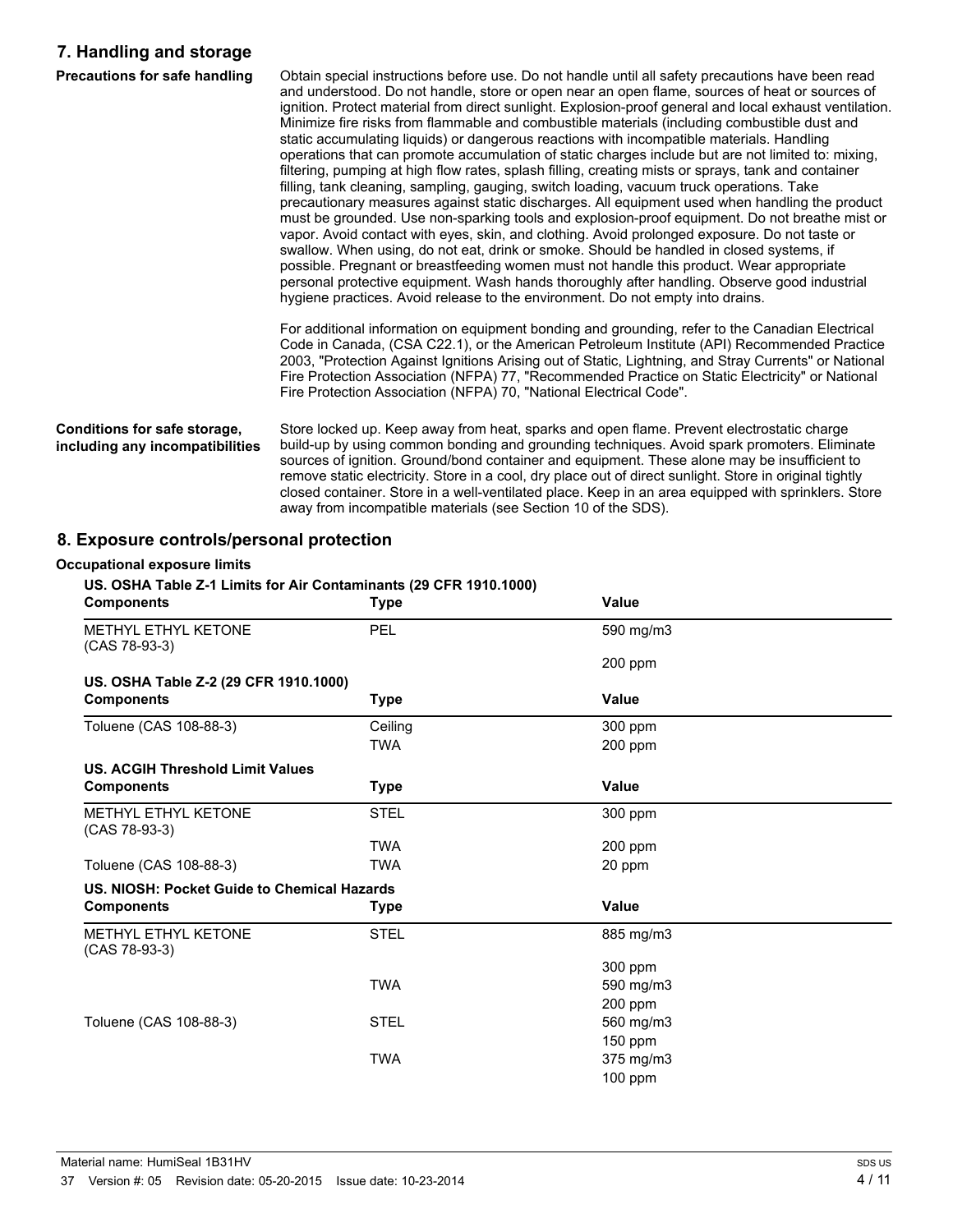| <b>Biological limit values</b>                                        |                                                                                                                                                                                                                                                                                                                                                                                                                                                                                                                                                            |                                                                      |                                   |                                                                                          |  |
|-----------------------------------------------------------------------|------------------------------------------------------------------------------------------------------------------------------------------------------------------------------------------------------------------------------------------------------------------------------------------------------------------------------------------------------------------------------------------------------------------------------------------------------------------------------------------------------------------------------------------------------------|----------------------------------------------------------------------|-----------------------------------|------------------------------------------------------------------------------------------|--|
| <b>ACGIH Biological Exposure Indices</b><br><b>Components</b>         | Value                                                                                                                                                                                                                                                                                                                                                                                                                                                                                                                                                      | <b>Determinant</b>                                                   | <b>Specimen</b>                   | <b>Sampling Time</b>                                                                     |  |
| METHYL ETHYL KETONE 2 mg/l<br>$(CAS 78-93-3)$                         |                                                                                                                                                                                                                                                                                                                                                                                                                                                                                                                                                            | <b>MEK</b>                                                           | Urine                             | $\star$                                                                                  |  |
| Toluene (CAS 108-88-3)                                                | $0.3$ mg/g                                                                                                                                                                                                                                                                                                                                                                                                                                                                                                                                                 | o-Cresol, with<br>hydrolysis                                         | Creatinine in<br>urine            | *                                                                                        |  |
|                                                                       | $0.03$ mg/l                                                                                                                                                                                                                                                                                                                                                                                                                                                                                                                                                | Toluene                                                              | Urine                             | $\star$                                                                                  |  |
|                                                                       | $0.02$ mg/l                                                                                                                                                                                                                                                                                                                                                                                                                                                                                                                                                | Toluene                                                              | <b>Blood</b>                      | $\star$                                                                                  |  |
| * - For sampling details, please see the source document.             |                                                                                                                                                                                                                                                                                                                                                                                                                                                                                                                                                            |                                                                      |                                   |                                                                                          |  |
| <b>Exposure quidelines</b>                                            |                                                                                                                                                                                                                                                                                                                                                                                                                                                                                                                                                            |                                                                      |                                   |                                                                                          |  |
| US - California OELs: Skin designation                                |                                                                                                                                                                                                                                                                                                                                                                                                                                                                                                                                                            |                                                                      |                                   |                                                                                          |  |
| Toluene (CAS 108-88-3)                                                |                                                                                                                                                                                                                                                                                                                                                                                                                                                                                                                                                            |                                                                      | Can be absorbed through the skin. |                                                                                          |  |
| US - Minnesota Haz Subs: Skin designation applies                     |                                                                                                                                                                                                                                                                                                                                                                                                                                                                                                                                                            |                                                                      |                                   |                                                                                          |  |
| Toluene (CAS 108-88-3)                                                |                                                                                                                                                                                                                                                                                                                                                                                                                                                                                                                                                            |                                                                      | Skin designation applies.         |                                                                                          |  |
| Appropriate engineering<br>controls                                   | Explosion-proof general and local exhaust ventilation. Good general ventilation (typically 10 air<br>changes per hour) should be used. Ventilation rates should be matched to conditions. If<br>applicable, use process enclosures, local exhaust ventilation, or other engineering controls to<br>maintain airborne levels below recommended exposure limits. If exposure limits have not been<br>established, maintain airborne levels to an acceptable level. Eye wash facilities and emergency<br>shower must be available when handling this product. |                                                                      |                                   |                                                                                          |  |
| Individual protection measures, such as personal protective equipment |                                                                                                                                                                                                                                                                                                                                                                                                                                                                                                                                                            |                                                                      |                                   |                                                                                          |  |
| Eye/face protection                                                   | Chemical respirator with organic vapor cartridge and full facepiece.                                                                                                                                                                                                                                                                                                                                                                                                                                                                                       |                                                                      |                                   |                                                                                          |  |
| <b>Skin protection</b><br><b>Hand protection</b>                      | Wear appropriate chemical resistant gloves.                                                                                                                                                                                                                                                                                                                                                                                                                                                                                                                |                                                                      |                                   |                                                                                          |  |
|                                                                       |                                                                                                                                                                                                                                                                                                                                                                                                                                                                                                                                                            |                                                                      |                                   |                                                                                          |  |
| <b>Other</b>                                                          |                                                                                                                                                                                                                                                                                                                                                                                                                                                                                                                                                            |                                                                      |                                   | Wear appropriate chemical resistant clothing. Use of an impervious apron is recommended. |  |
| <b>Respiratory protection</b>                                         |                                                                                                                                                                                                                                                                                                                                                                                                                                                                                                                                                            | Chemical respirator with organic vapor cartridge and full facepiece. |                                   |                                                                                          |  |
| <b>Thermal hazards</b>                                                | Wear appropriate thermal protective clothing, when necessary.                                                                                                                                                                                                                                                                                                                                                                                                                                                                                              |                                                                      |                                   |                                                                                          |  |
| <b>General hygiene</b><br>considerations                              | When using, do not eat, drink or smoke. Always observe good personal hygiene measures, such<br>as washing after handling the material and before eating, drinking, and/or smoking. Routinely                                                                                                                                                                                                                                                                                                                                                               |                                                                      |                                   |                                                                                          |  |

wash work clothing and protective equipment to remove contaminants.

# **9. Physical and chemical properties**

| Appearance                                   |                                 |
|----------------------------------------------|---------------------------------|
| <b>Physical state</b>                        | Liquid.                         |
| Form                                         | Liquid.                         |
| Color                                        | Clear                           |
| Odor                                         | Aromatic                        |
| <b>Odor threshold</b>                        | Not available.                  |
| рH                                           | Does not apply.                 |
| Melting point/freezing point                 | -138.82 °F (-94.9 °C) estimated |
| Initial boiling point and boiling<br>range   | 175.26 °F (79.59 °C) estimated  |
| <b>Flash point</b>                           | 30.2 °F (-1.0 °C)               |
| <b>Evaporation rate</b>                      | 3.6 BuAc                        |
| Flammability (solid, gas)                    | Not available.                  |
| Upper/lower flammability or explosive limits |                                 |
| <b>Flammability limit - lower</b><br>$(\% )$ | 1.6 $%$                         |
| <b>Flammability limit - upper</b><br>$(\%)$  | 11.2%                           |
| Explosive limit - lower (%)                  | Not available.                  |
| Explosive limit - upper (%)                  | Not available.                  |
| Vapor pressure                               | 61.93 hPa estimated             |
|                                              |                                 |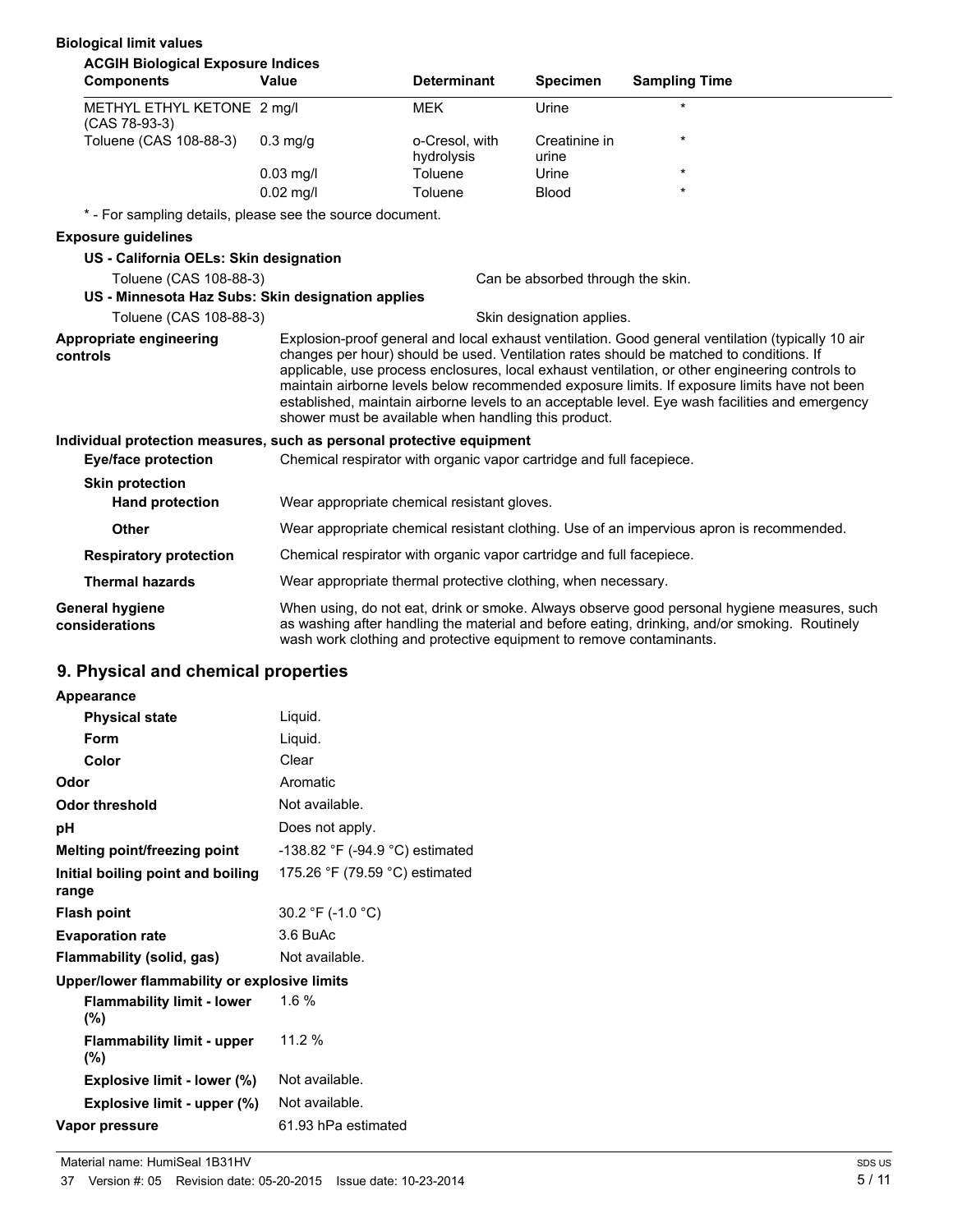| Vapor density                                     | Not available.                                |
|---------------------------------------------------|-----------------------------------------------|
| <b>Relative density</b>                           | Not available.                                |
| Solubility(ies)                                   |                                               |
| Solubility (water)                                | Negligible                                    |
| <b>Partition coefficient</b><br>(n-octanol/water) | Not available.                                |
| <b>Auto-ignition temperature</b>                  | 759.2 $\degree$ F (404 $\degree$ C) estimated |
| Decomposition temperature                         | Not available.                                |
| <b>Viscosity</b>                                  | 400 - 440 cP                                  |
| <b>Viscosity temperature</b>                      | 77 °F (25 °C)                                 |
| <b>Other information</b>                          |                                               |
| <b>Brookfield viscosity</b>                       | 400 - 440 cP                                  |
| <b>Density</b>                                    | $0.92$ g/cm3                                  |
| <b>Flammability class</b>                         | Flammable IB estimated                        |
| Miscible (water)                                  | Negligible                                    |
| <b>Percent volatile</b>                           | 58.43 % estimated                             |
| <b>Specific gravity</b>                           | 0.92                                          |
| VOC (Weight %)                                    | 58.43 % estimated                             |

# **10. Stability and reactivity**

| <b>Reactivity</b>                            | The product is stable and non-reactive under normal conditions of use, storage and transport.                                                     |
|----------------------------------------------|---------------------------------------------------------------------------------------------------------------------------------------------------|
| <b>Chemical stability</b>                    | Material is stable under normal conditions.                                                                                                       |
| <b>Possibility of hazardous</b><br>reactions | Hazardous polymerization does not occur.                                                                                                          |
| <b>Conditions to avoid</b>                   | Avoid heat, sparks, open flames and other ignition sources. Avoid temperatures exceeding the<br>flash point. Contact with incompatible materials. |
| Incompatible materials                       | Strong oxidizing agents. Ammonia. Amines. Isocyanates. Caustics.                                                                                  |
| <b>Hazardous decomposition</b><br>products   | No hazardous decomposition products are known.                                                                                                    |

# **11. Toxicological information**

#### **Information on likely routes of exposure**

| Ingestion                                                                          | Harmful if swallowed.                                                                                                                                                                                                                                   |
|------------------------------------------------------------------------------------|---------------------------------------------------------------------------------------------------------------------------------------------------------------------------------------------------------------------------------------------------------|
| <b>Inhalation</b>                                                                  | Prolonged inhalation may be harmful. May cause drowsiness and dizziness. Headache. Nausea,<br>vomiting. May cause damage to organs through prolonged or repeated exposure by inhalation.                                                                |
| <b>Skin contact</b>                                                                | Causes skin irritation.                                                                                                                                                                                                                                 |
| Eye contact                                                                        | Causes serious eve irritation.                                                                                                                                                                                                                          |
| Symptoms related to the<br>physical, chemical and<br>toxicological characteristics | May cause drowsiness and dizziness. Headache. Nausea, vomiting. Irritation of nose and throat.<br>Severe eye irritation. Symptoms may include stinging, tearing, redness, swelling, and blurred<br>vision. Skin irritation. May cause redness and pain. |

## **Information on toxicological effects**

| <b>Acute toxicity</b>            | Harmful if swallowed. Narcotic effects. |                                      |  |
|----------------------------------|-----------------------------------------|--------------------------------------|--|
| <b>Product</b><br><b>Species</b> |                                         | <b>Test Results</b>                  |  |
| HumiSeal 1B31HV (CAS Mixture)    |                                         |                                      |  |
| Acute                            |                                         |                                      |  |
| Dermal                           |                                         |                                      |  |
| LD50                             | Rabbit                                  | 18048.9512 mg/kg estimated           |  |
|                                  |                                         | 34.0005 ml/kg estimated              |  |
| Inhalation                       |                                         |                                      |  |
| <b>LC50</b>                      | Mouse                                   | 64858.4922 ppm, 45 Minutes estimated |  |
|                                  |                                         | 12828.5508 ppm, 8 Hours estimated    |  |
|                                  |                                         | 964.5527 ppm, 24 Hours estimated     |  |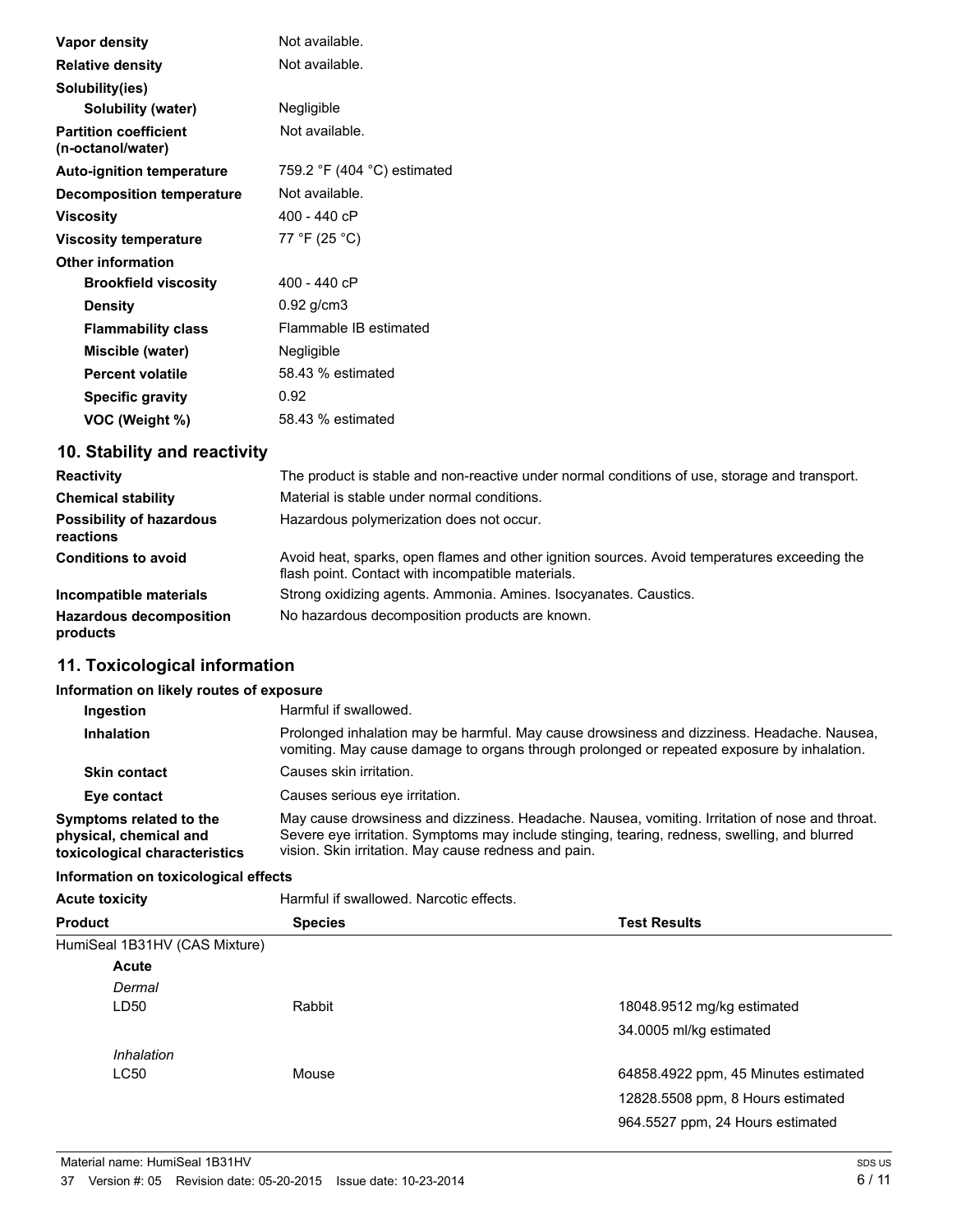| <b>Product</b>                              | <b>Species</b>                                                                           | <b>Test Results</b>                |
|---------------------------------------------|------------------------------------------------------------------------------------------|------------------------------------|
|                                             | Rat                                                                                      | 64383.8906 ppm, 1 Hours estimated  |
|                                             |                                                                                          | 29418.8574 ppm, 2 Hours estimated  |
|                                             |                                                                                          | 19291.0547 ppm, 4 Hours estimated  |
| Oral                                        |                                                                                          |                                    |
| LD50                                        | Mouse                                                                                    | 3950.4717 mg/kg estimated          |
|                                             | Rat                                                                                      | 6.2696 g/kg estimated              |
| Other                                       |                                                                                          |                                    |
| LD50                                        | Mouse                                                                                    | 9787.7363 g/kg, 24 Hours estimated |
|                                             |                                                                                          | 142.2715 mg/kg estimated           |
|                                             | Rat                                                                                      | 3075.6343 mg/kg estimated          |
| <b>Components</b>                           | <b>Species</b>                                                                           | <b>Test Results</b>                |
| METHYL ETHYL KETONE (CAS 78-93-3)           |                                                                                          |                                    |
| <b>Acute</b>                                |                                                                                          |                                    |
| Dermal                                      |                                                                                          |                                    |
| LD50                                        | Rabbit                                                                                   | > 8000 mg/kg                       |
| Inhalation                                  |                                                                                          |                                    |
| <b>LC50</b>                                 | Mouse                                                                                    | 11000 ppm, 45 Minutes              |
|                                             | Rat                                                                                      | 11700 ppm, 4 Hours                 |
| Oral                                        |                                                                                          |                                    |
| LD50                                        | Mouse                                                                                    | 670 mg/kg                          |
|                                             | Rat                                                                                      | 2300 - 3500 mg/kg                  |
| Other                                       |                                                                                          |                                    |
| LD50                                        | Mouse                                                                                    | 1660 g/kg, 24 Hours                |
|                                             | Rat                                                                                      | 12290 mg/kg, 24 Hours              |
| Toluene (CAS 108-88-3)                      |                                                                                          |                                    |
| <b>Acute</b>                                |                                                                                          |                                    |
| Dermal                                      |                                                                                          |                                    |
| LD50                                        | Rabbit                                                                                   | 12124 mg/kg                        |
|                                             |                                                                                          | 14.1 ml/kg                         |
| Inhalation                                  |                                                                                          |                                    |
| L <sub>C</sub> 50                           | Mouse                                                                                    | 5320 ppm, 8 Hours                  |
|                                             |                                                                                          | 400 ppm, 24 Hours                  |
|                                             | Rat                                                                                      | 26700 ppm, 1 Hours                 |
|                                             |                                                                                          | 12200 ppm, 2 Hours                 |
|                                             |                                                                                          | 8000 ppm, 4 Hours                  |
| Oral                                        |                                                                                          |                                    |
| LD50                                        | Rat                                                                                      | 2.6 g/kg                           |
| Other                                       |                                                                                          |                                    |
| LD50                                        | Mouse                                                                                    | 59 mg/kg                           |
|                                             | Rat                                                                                      | 1332 mg/kg                         |
|                                             |                                                                                          |                                    |
|                                             | * Estimates for product may be based on additional component data not shown.             |                                    |
| <b>Skin corrosion/irritation</b>            | Causes skin irritation.                                                                  |                                    |
| Serious eye damage/eye<br><i>irritation</i> | Causes serious eye irritation.                                                           |                                    |
| Respiratory or skin sensitization           |                                                                                          |                                    |
| <b>Respiratory sensitization</b>            | Not available.                                                                           |                                    |
| <b>Skin sensitization</b>                   | This product is not expected to cause skin sensitization.                                |                                    |
| Germ cell mutagenicity                      | No data available to indicate product or any components present at greater than 0.1% are |                                    |
|                                             | mutagenic or genotoxic.                                                                  |                                    |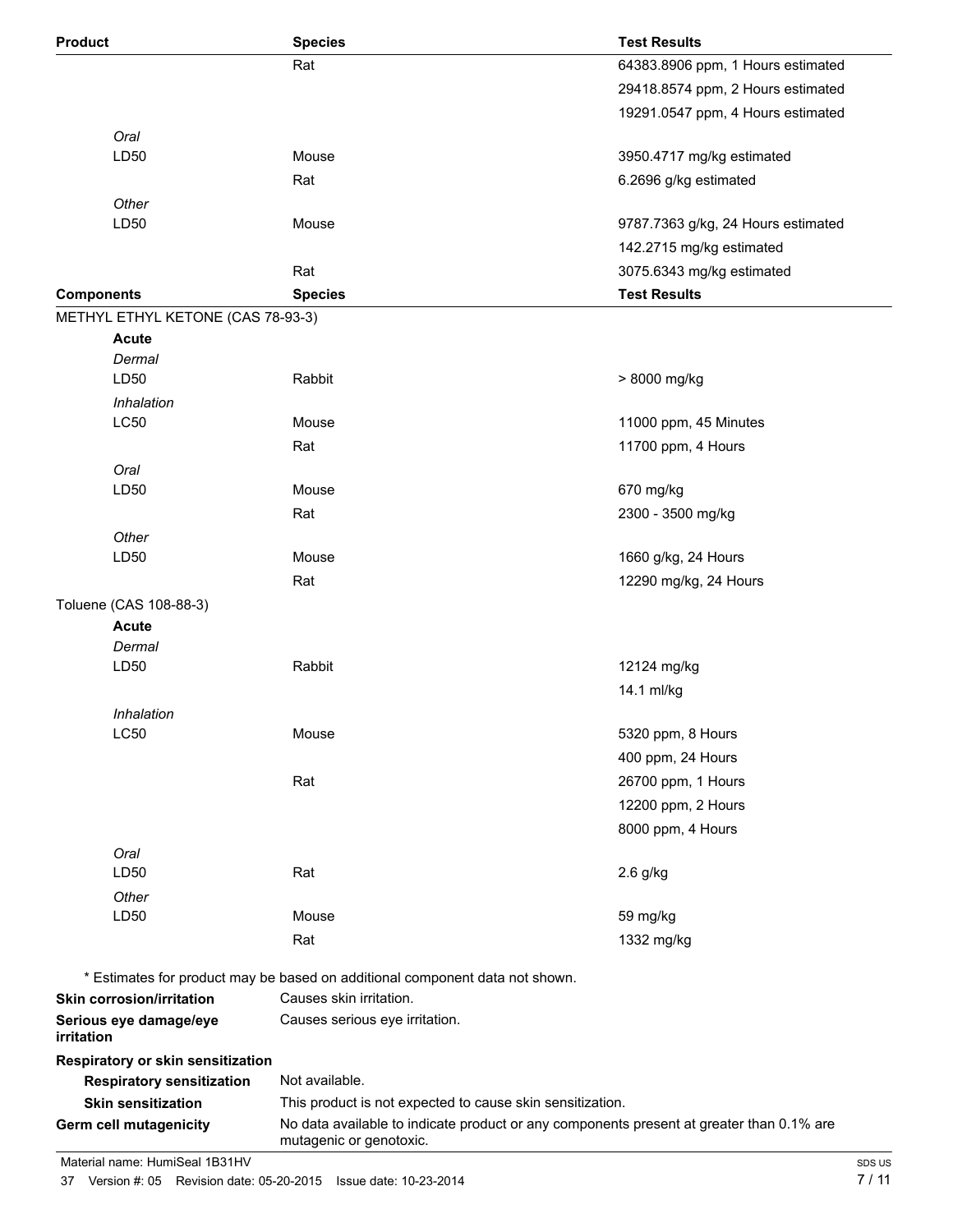| Carcinogenicity                                       | This product is not considered to be a carcinogen by IARC, ACGIH, NTP, or OSHA.                                       |  |  |
|-------------------------------------------------------|-----------------------------------------------------------------------------------------------------------------------|--|--|
|                                                       | <b>IARC Monographs. Overall Evaluation of Carcinogenicity</b>                                                         |  |  |
| Toluene (CAS 108-88-3)                                | 3 Not classifiable as to carcinogenicity to humans.<br>OSHA Specifically Regulated Substances (29 CFR 1910.1001-1050) |  |  |
| Not listed.                                           |                                                                                                                       |  |  |
| <b>Reproductive toxicity</b>                          | Suspected of damaging the unborn child.                                                                               |  |  |
| Specific target organ toxicity -<br>single exposure   | May cause drowsiness and dizziness.                                                                                   |  |  |
| Specific target organ toxicity -<br>repeated exposure | May cause damage to organs through prolonged or repeated exposure.                                                    |  |  |
| <b>Aspiration hazard</b>                              | Not available.                                                                                                        |  |  |
| <b>Chronic effects</b>                                | Prolonged inhalation may be harmful. May cause damage to organs through prolonged or<br>repeated exposure.            |  |  |

# **12. Ecological information**

| <b>Ecotoxicity</b>                                          |             | Toxic to aquatic life with long lasting effects. Accumulation in aquatic organisms is expected.                                                                                                                                                                                                                                                   |                                   |  |
|-------------------------------------------------------------|-------------|---------------------------------------------------------------------------------------------------------------------------------------------------------------------------------------------------------------------------------------------------------------------------------------------------------------------------------------------------|-----------------------------------|--|
| <b>Product</b>                                              |             | <b>Species</b>                                                                                                                                                                                                                                                                                                                                    | <b>Test Results</b>               |  |
| HumiSeal 1B31HV (CAS Mixture)                               |             |                                                                                                                                                                                                                                                                                                                                                   |                                   |  |
| <b>Aquatic</b>                                              |             |                                                                                                                                                                                                                                                                                                                                                   |                                   |  |
| Crustacea                                                   | EC50        | Daphnia                                                                                                                                                                                                                                                                                                                                           | 24.6248 mg/l, 48 hours estimated  |  |
| Fish                                                        | <b>LC50</b> | Fish                                                                                                                                                                                                                                                                                                                                              | 210.3075 mg/l, 96 hours estimated |  |
| <b>Components</b>                                           |             | <b>Species</b>                                                                                                                                                                                                                                                                                                                                    | <b>Test Results</b>               |  |
| METHYL ETHYL KETONE (CAS 78-93-3)                           |             |                                                                                                                                                                                                                                                                                                                                                   |                                   |  |
| <b>Aquatic</b>                                              |             |                                                                                                                                                                                                                                                                                                                                                   |                                   |  |
| Crustacea                                                   | <b>EC50</b> | Water flea (Daphnia magna)                                                                                                                                                                                                                                                                                                                        | 4025 - 6440 mg/l, 48 hours        |  |
| Fish                                                        | <b>LC50</b> | Sheepshead minnow (Cyprinodon<br>variegatus)                                                                                                                                                                                                                                                                                                      | $>$ 400 mg/l, 96 hours            |  |
| Toluene (CAS 108-88-3)                                      |             |                                                                                                                                                                                                                                                                                                                                                   |                                   |  |
| <b>Aquatic</b>                                              |             |                                                                                                                                                                                                                                                                                                                                                   |                                   |  |
| Crustacea                                                   | EC50        | Water flea (Daphnia magna)                                                                                                                                                                                                                                                                                                                        | 5.46 - 9.83 mg/l, 48 hours        |  |
| Fish                                                        | <b>LC50</b> | Coho salmon, silver salmon<br>(Oncorhynchus kisutch)                                                                                                                                                                                                                                                                                              | 8.11 mg/l, 96 hours               |  |
|                                                             |             | * Estimates for product may be based on additional component data not shown.                                                                                                                                                                                                                                                                      |                                   |  |
| Persistence and degradability                               |             | No data is available on the degradability of this product.                                                                                                                                                                                                                                                                                        |                                   |  |
| <b>Bioaccumulative potential</b>                            |             | Not available.                                                                                                                                                                                                                                                                                                                                    |                                   |  |
| Partition coefficient n-octanol / water (log Kow)           |             |                                                                                                                                                                                                                                                                                                                                                   |                                   |  |
| <b>METHYL ETHYL KETONE</b>                                  |             | 0.29                                                                                                                                                                                                                                                                                                                                              |                                   |  |
| Toluene                                                     |             | 2.73                                                                                                                                                                                                                                                                                                                                              |                                   |  |
| <b>Mobility in soil</b>                                     |             | No data available.                                                                                                                                                                                                                                                                                                                                |                                   |  |
| Other adverse effects                                       |             | No other adverse environmental effects (e.g. ozone depletion, photochemical ozone creation<br>potential, endocrine disruption, global warming potential) are expected from this component.                                                                                                                                                        |                                   |  |
| 13. Disposal considerations                                 |             |                                                                                                                                                                                                                                                                                                                                                   |                                   |  |
| <b>Disposal instructions</b>                                |             | Collect and reclaim or dispose in sealed containers at licensed waste disposal site. Do not allow<br>this material to drain into sewers/water supplies. Do not contaminate ponds, waterways or ditches<br>with chemical or used container. Dispose of contents/container in accordance with<br>local/regional/national/international regulations. |                                   |  |
| <b>Local disposal regulations</b>                           |             | Dispose in accordance with all applicable regulations.                                                                                                                                                                                                                                                                                            |                                   |  |
| Hazardous waste code                                        |             | The waste code should be assigned in discussion between the user, the producer and the waste<br>disposal company.                                                                                                                                                                                                                                 |                                   |  |
| US RCRA Hazardous Waste U List: Reference                   |             |                                                                                                                                                                                                                                                                                                                                                   |                                   |  |
| METHYL ETHYL KETONE (CAS 78-93-3)<br>Toluene (CAS 108-88-3) |             | U159<br>U220                                                                                                                                                                                                                                                                                                                                      |                                   |  |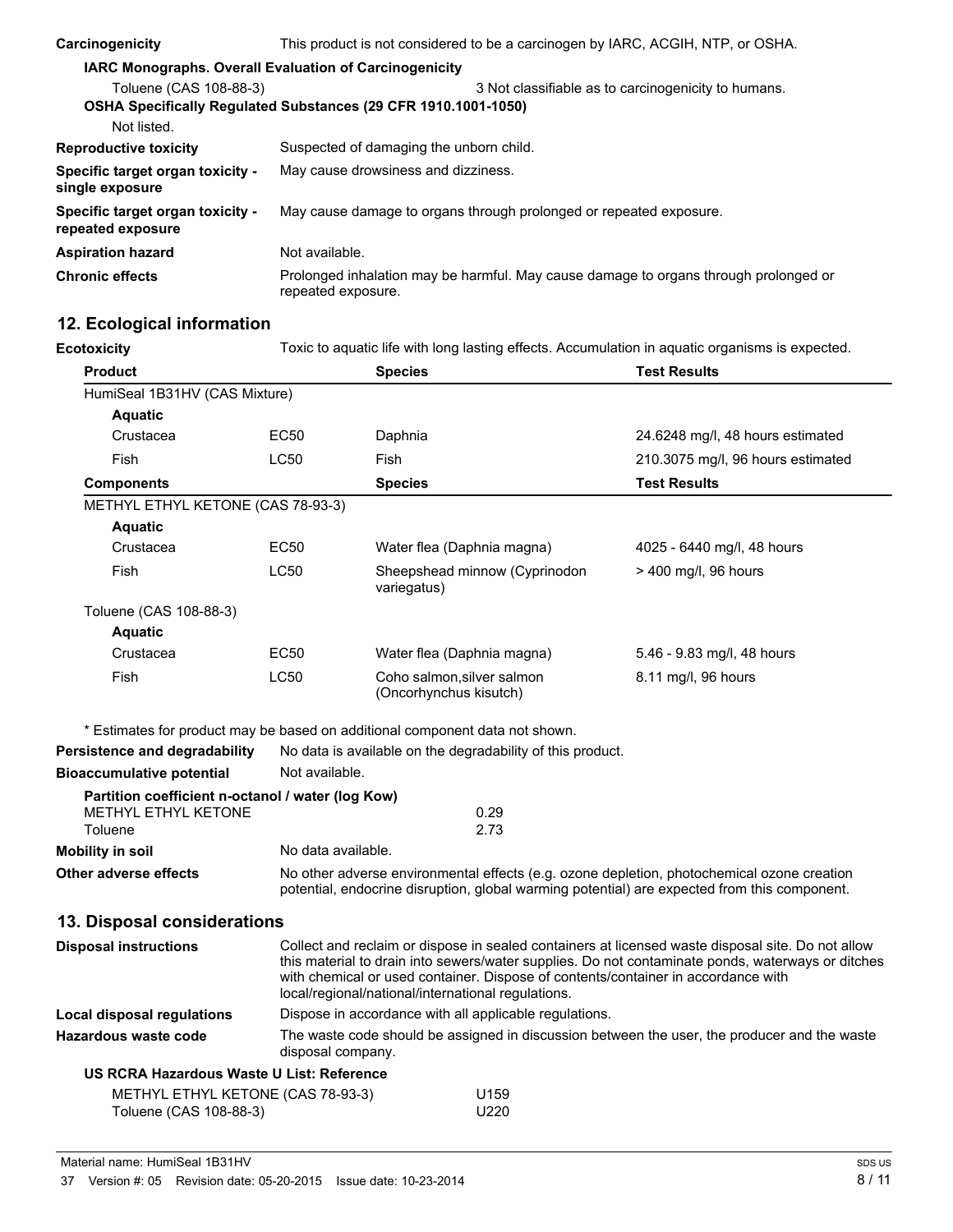| Waste from residues / unused<br>products | Dispose of in accordance with local regulations. Empty containers or liners may retain some<br>product residues. This material and its container must be disposed of in a safe manner (see:<br>Disposal instructions). |
|------------------------------------------|------------------------------------------------------------------------------------------------------------------------------------------------------------------------------------------------------------------------|
| Contaminated packaging                   | Empty containers should be taken to an approved waste handling site for recycling or disposal.<br>Since emptied containers may retain product residue, follow label warnings even after container is<br>emptied.       |

# **14. Transport information**

| DOT                                                                            |                                                                                                      |
|--------------------------------------------------------------------------------|------------------------------------------------------------------------------------------------------|
| <b>UN number</b>                                                               | UN1263                                                                                               |
| UN proper shipping name                                                        | <b>PAINT</b>                                                                                         |
| <b>Transport hazard class(es)</b>                                              |                                                                                                      |
| <b>Class</b>                                                                   | 3                                                                                                    |
| <b>Subsidiary risk</b>                                                         | $\overline{a}$                                                                                       |
| Label(s)                                                                       | 3                                                                                                    |
| <b>Packing group</b>                                                           | $\mathsf{II}$                                                                                        |
|                                                                                | Special precautions for user Read safety instructions, SDS and emergency procedures before handling. |
| <b>Special provisions</b>                                                      | IB2, T4, TP1                                                                                         |
| <b>Packaging exceptions</b>                                                    | 150                                                                                                  |
| Packaging non bulk                                                             | 202                                                                                                  |
| <b>Packaging bulk</b>                                                          | 242                                                                                                  |
| <b>IATA</b>                                                                    |                                                                                                      |
| <b>UN number</b>                                                               | <b>UN1263</b>                                                                                        |
| UN proper shipping name                                                        | <b>PAINT</b>                                                                                         |
| <b>Transport hazard class(es)</b>                                              |                                                                                                      |
| <b>Class</b>                                                                   | $\ensuremath{\mathsf{3}}$                                                                            |
| <b>Subsidiary risk</b>                                                         | $\overline{\phantom{0}}$                                                                             |
| <b>Packing group</b>                                                           | $\mathbf{H}$                                                                                         |
| <b>Environmental hazards</b>                                                   | No.                                                                                                  |
| <b>ERG Code</b>                                                                | 3L                                                                                                   |
| <b>Other information</b>                                                       | Special precautions for user Read safety instructions, SDS and emergency procedures before handling. |
| Passenger and cargo<br>aircraft                                                | Allowed.                                                                                             |
| Cargo aircraft only                                                            | Allowed.                                                                                             |
| IMDG                                                                           |                                                                                                      |
| <b>UN number</b>                                                               | <b>UN1263</b>                                                                                        |
| UN proper shipping name                                                        | <b>PAINT</b>                                                                                         |
| <b>Transport hazard class(es)</b>                                              |                                                                                                      |
| <b>Class</b>                                                                   | 3                                                                                                    |
| <b>Subsidiary risk</b>                                                         |                                                                                                      |
| <b>Packing group</b>                                                           | $\mathsf{II}$                                                                                        |
| <b>Environmental hazards</b>                                                   |                                                                                                      |
| <b>Marine pollutant</b>                                                        | No.                                                                                                  |
| EmS                                                                            | $F-E$ , S-D                                                                                          |
|                                                                                | Special precautions for user Read safety instructions, SDS and emergency procedures before handling. |
| Transport in bulk according to<br>Annex II of MARPOL 73/78 and<br>the IBC Code | This substance/mixture is not intended to be transported in bulk.                                    |
| DOT                                                                            |                                                                                                      |
|                                                                                |                                                                                                      |

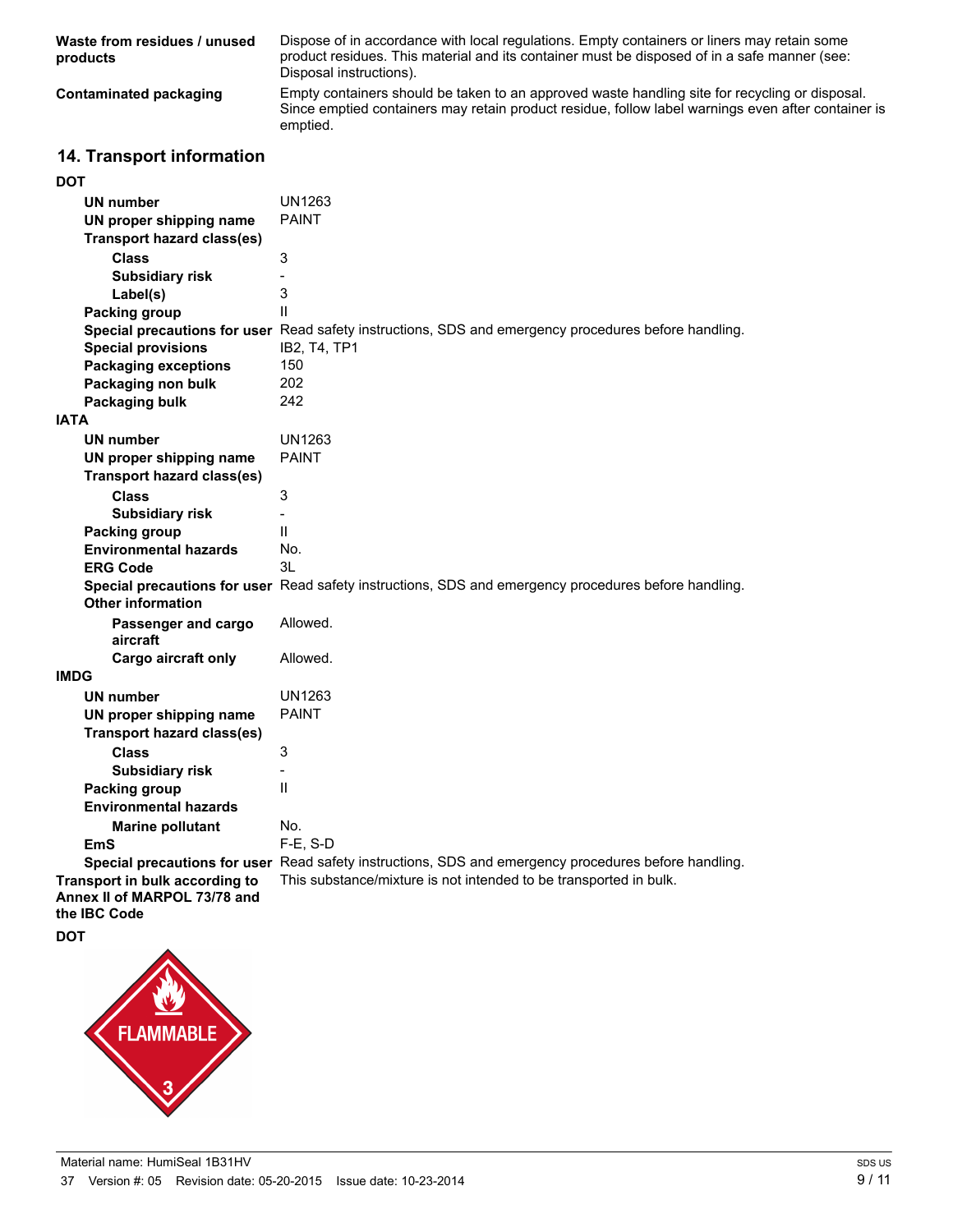

# **15. Regulatory information**

| US federal regulations                                                                                     | This product is a "Hazardous Chemical" as defined by the OSHA Hazard Communication<br>Standard, 29 CFR 1910.1200.<br>All components are on the U.S. EPA TSCA Inventory List. |                    |                                                                                                             |
|------------------------------------------------------------------------------------------------------------|------------------------------------------------------------------------------------------------------------------------------------------------------------------------------|--------------------|-------------------------------------------------------------------------------------------------------------|
| TSCA Section 12(b) Export Notification (40 CFR 707, Subpt. D)                                              |                                                                                                                                                                              |                    |                                                                                                             |
| Not regulated.                                                                                             |                                                                                                                                                                              |                    |                                                                                                             |
| <b>CERCLA Hazardous Substance List (40 CFR 302.4)</b>                                                      |                                                                                                                                                                              |                    |                                                                                                             |
| METHYL ETHYL KETONE (CAS 78-93-3)<br>Toluene (CAS 108-88-3)                                                |                                                                                                                                                                              | Listed.<br>Listed. |                                                                                                             |
| <b>SARA 304 Emergency release notification</b>                                                             |                                                                                                                                                                              |                    |                                                                                                             |
| Not regulated.                                                                                             |                                                                                                                                                                              |                    |                                                                                                             |
| OSHA Specifically Regulated Substances (29 CFR 1910.1001-1050)                                             |                                                                                                                                                                              |                    |                                                                                                             |
| Not listed.                                                                                                |                                                                                                                                                                              |                    |                                                                                                             |
| Superfund Amendments and Reauthorization Act of 1986 (SARA)                                                |                                                                                                                                                                              |                    |                                                                                                             |
| <b>Hazard categories</b>                                                                                   | Immediate Hazard - Yes<br>Delayed Hazard - Yes<br>Fire Hazard - Yes<br>Pressure Hazard - No<br>Reactivity Hazard - No                                                        |                    |                                                                                                             |
| <b>SARA 302 Extremely hazardous substance</b>                                                              |                                                                                                                                                                              |                    |                                                                                                             |
| Not listed.                                                                                                |                                                                                                                                                                              |                    |                                                                                                             |
| SARA 311/312 Hazardous<br>chemical                                                                         | No                                                                                                                                                                           |                    |                                                                                                             |
| SARA 313 (TRI reporting)<br><b>Chemical name</b>                                                           |                                                                                                                                                                              | <b>CAS number</b>  | % by wt.                                                                                                    |
| Toluene                                                                                                    |                                                                                                                                                                              | 108-88-3           | $40 - 50$                                                                                                   |
| Other federal regulations                                                                                  |                                                                                                                                                                              |                    |                                                                                                             |
| Clean Air Act (CAA) Section 112 Hazardous Air Pollutants (HAPs) List                                       |                                                                                                                                                                              |                    |                                                                                                             |
| Toluene (CAS 108-88-3)<br>Clean Air Act (CAA) Section 112(r) Accidental Release Prevention (40 CFR 68.130) |                                                                                                                                                                              |                    |                                                                                                             |
| Not regulated.                                                                                             |                                                                                                                                                                              |                    |                                                                                                             |
| <b>Safe Drinking Water Act</b><br>(SDWA)                                                                   | Not regulated.                                                                                                                                                               |                    |                                                                                                             |
| <b>Chemical Code Number</b>                                                                                |                                                                                                                                                                              |                    | Drug Enforcement Administration (DEA). List 2, Essential Chemicals (21 CFR 1310.02(b) and 1310.04(f)(2) and |
| METHYL ETHYL KETONE (CAS 78-93-3)<br>Toluene (CAS 108-88-3)                                                |                                                                                                                                                                              | 6714<br>6594       |                                                                                                             |
|                                                                                                            |                                                                                                                                                                              |                    | Drug Enforcement Administration (DEA). List 1 & 2 Exempt Chemical Mixtures (21 CFR 1310.12(c))              |
| METHYL ETHYL KETONE (CAS 78-93-3)                                                                          |                                                                                                                                                                              | 35 %WV             |                                                                                                             |
| Toluene (CAS 108-88-3)                                                                                     |                                                                                                                                                                              | 35 %WV             |                                                                                                             |
| <b>DEA Exempt Chemical Mixtures Code Number</b>                                                            |                                                                                                                                                                              |                    |                                                                                                             |
| METHYL ETHYL KETONE (CAS 78-93-3)<br>Toluene (CAS 108-88-3)                                                |                                                                                                                                                                              | 6714<br>594        |                                                                                                             |
| <b>US state regulations</b>                                                                                |                                                                                                                                                                              |                    |                                                                                                             |
| US. Massachusetts RTK - Substance List                                                                     |                                                                                                                                                                              |                    |                                                                                                             |
| METHYL ETHYL KETONE (CAS 78-93-3)<br>Toluene (CAS 108-88-3)                                                |                                                                                                                                                                              |                    |                                                                                                             |